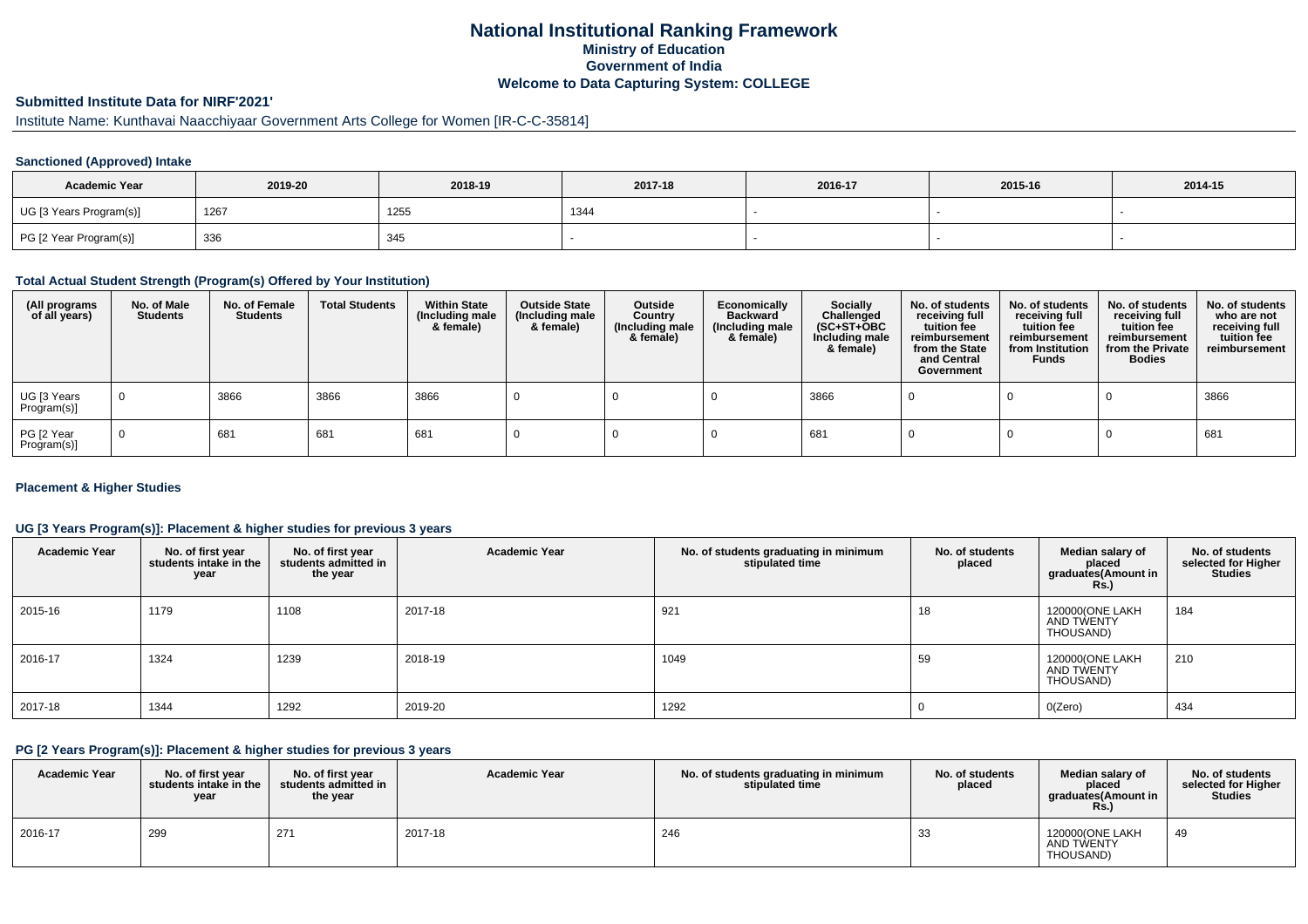| 2017-18 | 315 | 274 | 2018-19 | 238 | 120000(ONE LAKH<br>AND TWENTY<br>THOUSAND) | -4ε |
|---------|-----|-----|---------|-----|--------------------------------------------|-----|
| 2018-19 | 345 | 307 | 2019-20 | 307 | O(Zero)<br>$\sim$ $\sim$                   | 31  |

### **Financial Resources: Utilised Amount for the Capital expenditure for previous 3 years**

| <b>Academic Year</b>                                                                            | 2019-20                                                                      | 2018-19                                                                                              | 2017-18                                                                       |
|-------------------------------------------------------------------------------------------------|------------------------------------------------------------------------------|------------------------------------------------------------------------------------------------------|-------------------------------------------------------------------------------|
|                                                                                                 | <b>Utilised Amount</b>                                                       | <b>Utilised Amount</b>                                                                               | <b>Utilised Amount</b>                                                        |
|                                                                                                 |                                                                              | Annual Capital Expenditure on Academic Activities and Resources (excluding expenditure on buildings) |                                                                               |
| Library                                                                                         | 210000 (Two Lakh and Ten Thousand only)                                      | 118000 (One Lakh and Eighteen Thousand only)                                                         | 278989 (Two Lakh Seventy Eight Thousand Nine Hundred and<br>Eighty Nine only) |
| New Equipment for Laboratories                                                                  | 370873 (Three Lakh Seventy Thousand Eight Hundred and<br>Seventy Three only) | 250000 (Two Lakh and Fifty Thousand only)                                                            | 265000 (Two Lakh and Sixty Five Thousand only)                                |
| Other expenditure on creation of Capital Assets (excluding<br>expenditure on Land and Building) | 0 (zero)                                                                     | $0$ (zero)                                                                                           | 0 (zero)                                                                      |

### **Financial Resources: Utilised Amount for the Operational expenditure for previous 3 years**

| <b>Academic Year</b>                                                                                                                                                                           | 2019-20                                                                                          | 2018-19                                                        | 2017-18                                                                                               |
|------------------------------------------------------------------------------------------------------------------------------------------------------------------------------------------------|--------------------------------------------------------------------------------------------------|----------------------------------------------------------------|-------------------------------------------------------------------------------------------------------|
|                                                                                                                                                                                                | <b>Utilised Amount</b>                                                                           | <b>Utilised Amount</b>                                         | <b>Utilised Amount</b>                                                                                |
|                                                                                                                                                                                                |                                                                                                  | <b>Annual Operational Expenditure</b>                          |                                                                                                       |
| Salaries (Teaching and Non Teaching staff)                                                                                                                                                     | 127755114 (Twelve Crore Seventy Seven Lakh Fifty Five<br>thousand one Hundred and Fourteen only) | 140232000 (Fourteen Crore Two Lakh and Thirty Two<br>Thousand) | 99379378 (Nine Crore Ninety Three Lakh Seventy Nine<br>Thousand Three Hundred and Seventy Eight only) |
| Maintenance of Academic Infrastructure or consumables and<br>other running expenditures(excluding maintenance of hostels<br>and allied services, rent of the building, depreciation cost, etc) | 27000 (Twenty Seven Thousand only)                                                               | 27000 (Twenty Seven Thousand only)                             | 46631 (Forty Six Thousand Six Hundred and Thirty One only)                                            |
| Seminars/Conferences/Workshops                                                                                                                                                                 | 0 (zero)                                                                                         | $0$ (zero)                                                     | 0 (zero)                                                                                              |

#### **PCS Facilities: Facilities of physically challenged students**

| 1. Do your institution buildings have Lifts/Ramps?                                                                                                        | Yes, more than 80% of the buildings |
|-----------------------------------------------------------------------------------------------------------------------------------------------------------|-------------------------------------|
| 2. Do your institution have provision for walking aids, includingwheelchairs and transportation from one building to another for<br>handicapped students? | Yes                                 |
| 3. Do your institution buildings have specially designed toilets for handicapped students?                                                                | Yes, more than 80% of the buildings |

### **Faculty Details**

| Srno           | Name                    | Age | Designation            | Gender | Qualification | Experience (In<br><b>Months)</b> | <b>Is Associated</b><br><b>Last Year</b> | Currently<br>working with<br>institution? | <b>Joining Date</b> | <b>Leaving Date</b>      | <b>Association type</b> |
|----------------|-------------------------|-----|------------------------|--------|---------------|----------------------------------|------------------------------------------|-------------------------------------------|---------------------|--------------------------|-------------------------|
|                | Dr M Sumathi            | 49  | Associate<br>Professor | Female | Ph.D          | 287                              | Yes                                      | No                                        | 28-08-1996          | 31-01-2020               | Regular                 |
| $\overline{2}$ | Dr S<br>Chandravathanam | 53  | Associate<br>Professor | Female | Ph.D          | 287                              | Yes                                      | Yes                                       | 03-08-1998          | $- -$                    | Regular                 |
| 3              | Dr S Santhi             | 47  | Assistant<br>Professor | Female | Ph.D          | 151                              | Yes                                      | Yes                                       | 02-07-2008          | $\overline{\phantom{a}}$ | Regular                 |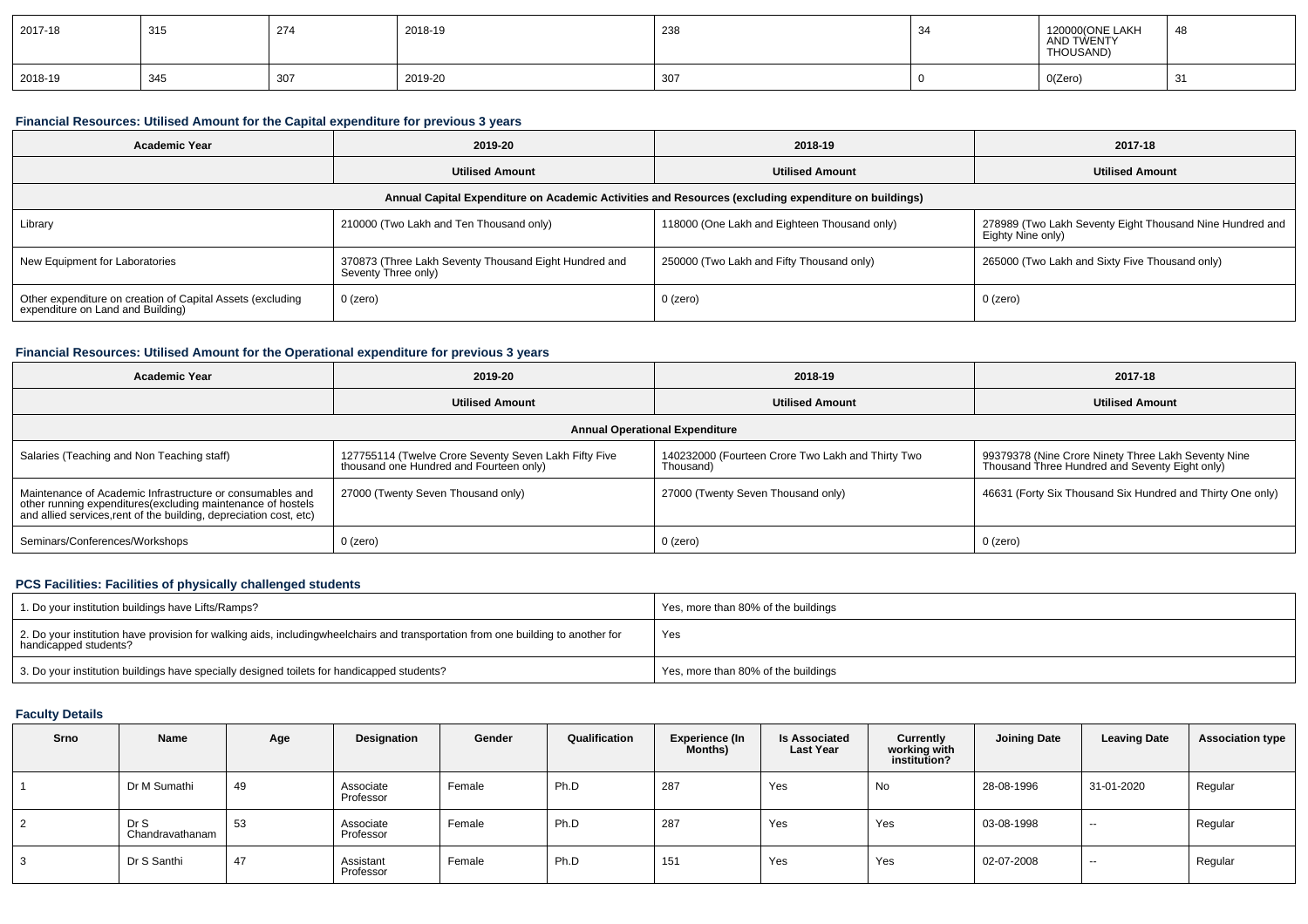| $\overline{4}$ | Dr G Poongodi                | 41 | Assistant<br>Professor | Female | Ph.D    | 113 | Yes | Yes | 05-09-2014 | $\overline{\phantom{a}}$ | Regular                |
|----------------|------------------------------|----|------------------------|--------|---------|-----|-----|-----|------------|--------------------------|------------------------|
| 5              | Dr P Indhira<br>Gandhi       | 48 | Assistant<br>Professor | Female | Ph.D    | 132 | Yes | Yes | 09-07-2009 | $\overline{\phantom{a}}$ | Regular                |
| 6              | Dr M Kannammal               | 48 | Assistant<br>Professor | Female | Ph.D    | 113 | Yes | Yes | 26-02-2011 | $\overline{\phantom{a}}$ | Regular                |
| 7              | Dr M Vembu                   | 50 | Assistant<br>Professor | Female | Ph.D    | 132 | Yes | Yes | 09-07-2009 | $\overline{\phantom{a}}$ | Regular                |
| 8              | Dr A Saburannisa             | 42 | Assistant<br>Professor | Female | Ph.D    | 132 | Yes | Yes | 09-07-2009 | $\overline{\phantom{a}}$ | Regular                |
| 9              | Mrs S K Vennila              | 41 | Assistant<br>Professor | Female | M. Phil | 139 | Yes | Yes | 03-12-2008 | $\overline{\phantom{a}}$ | Regular                |
| 10             | Mrs S Sujithra               | 39 | Assistant<br>Professor | Female | M. Phil | 132 | Yes | Yes | 09-07-2009 | $\overline{\phantom{a}}$ | Regular                |
| 11             | Dr A Kanmani<br>Joan of Arch | 46 | Assistant<br>Professor | Female | Ph.D    | 240 | Yes | Yes | 26-02-2011 | $\overline{\phantom{a}}$ | Regular                |
| 12             | Dr S Ezhilraji               | 41 | Assistant<br>Professor | Male   | Ph.D    | 204 | Yes | Yes | 16-05-2017 | $\overline{\phantom{a}}$ | Other                  |
| 13             | Dr S Indrakala               | 46 | Assistant<br>Professor | Female | Ph.D    | 217 | Yes | Yes | 26-09-2008 | $\overline{\phantom{a}}$ | Regular                |
| 14             | Dr G S Subhashini            | 39 | Assistant<br>Professor | Female | Ph.D    | 156 | Yes | Yes | 04-03-2016 | $\overline{\phantom{a}}$ | Regular                |
| 15             | Mrs K Nithyadevi             | 38 | Assistant<br>Professor | Female | M. Phil | 144 | Yes | Yes | 14-08-2014 | $\overline{\phantom{a}}$ | Regular                |
| 16             | Mrs M Ida Rose               | 39 | Assistant<br>Professor | Female | M. Phil | 209 | Yes | Yes | 01-03-2011 | $\overline{\phantom{a}}$ | Regular                |
| 17             | Dr G Subasri                 | 41 | Assistant<br>Professor | Female | M. Phil | 132 | Yes | Yes | 07-09-2011 | $\overline{\phantom{a}}$ | Regular                |
| 18             | Manohari K                   | 59 | Assistant<br>Professor | Female | Ph.D    | 155 | Yes | No  | 26-12-2007 | 31-05-2020               | Regular                |
| 19             | Dr K Usha kumari             | 55 | Assistant<br>Professor | Female | Ph.D    | 287 | Yes | Yes | 26-12-2007 | $\overline{\phantom{a}}$ | Regular                |
| 20             | Dr A Radha                   | 51 | Assistant<br>Professor | Female | Ph.D    | 209 | Yes | Yes | 09-01-2016 | $\overline{\phantom{a}}$ | Regular                |
| 21             | Dr V Sukumaran               | 56 | Assistant<br>Professor | Male   | Ph.D    | 276 | Yes | Yes | 01-10-2015 | $\overline{\phantom{a}}$ | Regular                |
| 22             | Dr Vasuki<br>Subramanian     | 51 | Assistant<br>Professor | Female | Ph.D    | 151 | Yes | Yes | 16-05-2017 | $\overline{\phantom{a}}$ | Other                  |
| 23             | P Vasantha                   | 45 | Lecturer               | Female | M. Phil | 192 | Yes | Yes | 01-08-2006 | $\overline{\phantom{a}}$ | Adhoc /<br>Contractual |
| 24             | Dr D Prema                   | 46 | Lecturer               | Female | Ph.D    | 144 | Yes | Yes | 09-07-2009 | $\overline{\phantom{a}}$ | Adhoc /<br>Contractual |
| 25             | Mrs A Manimala               | 37 | Lecturer               | Female | M. Phil | 144 | Yes | Yes | 28-11-2012 | $\overline{\phantom{a}}$ | Adhoc /<br>Contractual |
| 26             | Dr D Kayalvizhi              | 39 | Lecturer               | Female | Ph.D    | 91  | Yes | Yes | 20-11-2013 | $\overline{\phantom{a}}$ | Adhoc /<br>Contractual |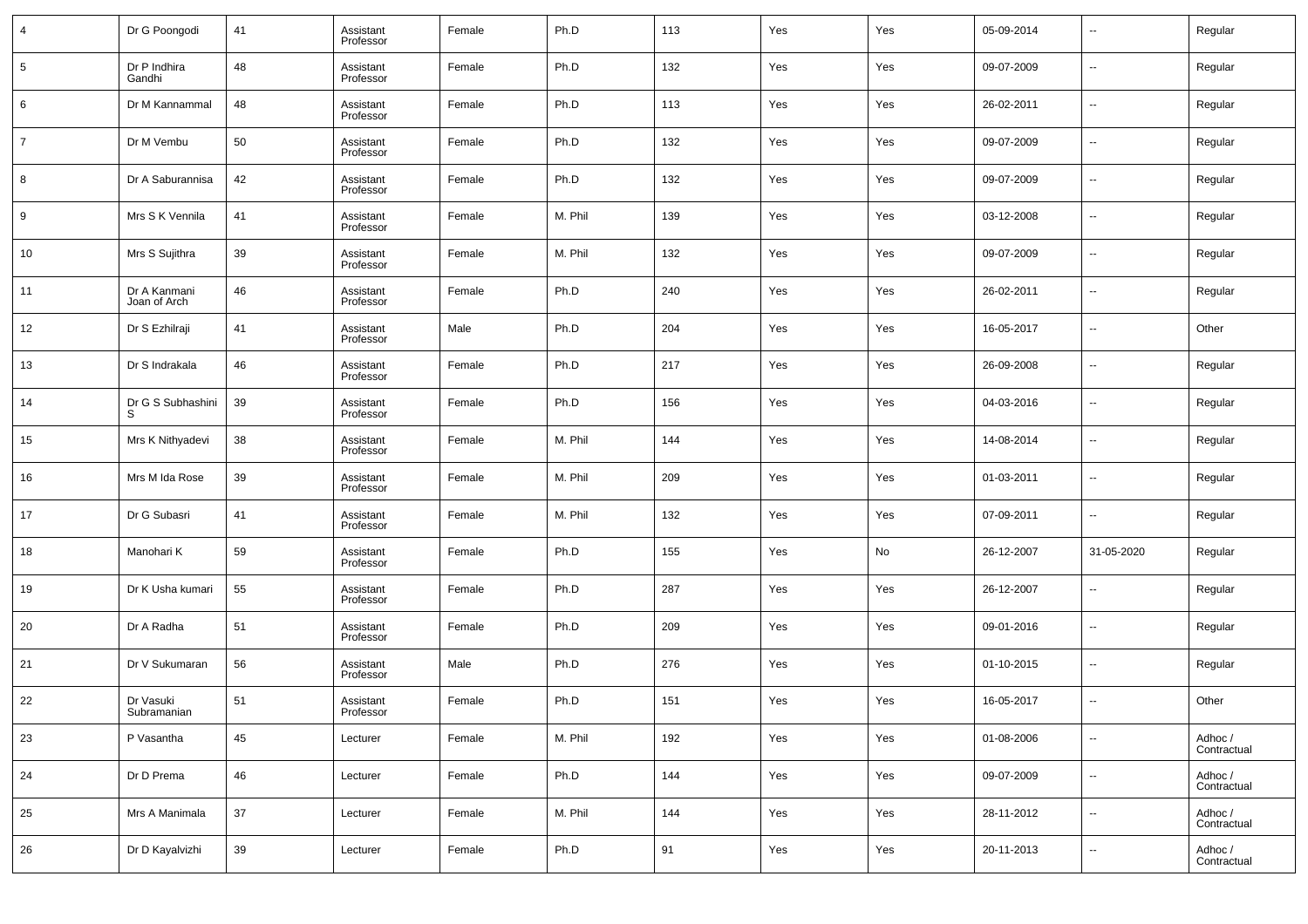| 27 | Mrs A Velumani                     | 35 | Lecturer               | Female | M. Phil | 111 | Yes | Yes | 12-07-2011 | $\overline{\phantom{a}}$ | Adhoc /<br>Contractual |
|----|------------------------------------|----|------------------------|--------|---------|-----|-----|-----|------------|--------------------------|------------------------|
| 28 | Mrs A Jansi<br>Santhosam           | 37 | Lecturer               | Female | M. Phil | 51  | Yes | Yes | 01-12-2016 | $\overline{\phantom{a}}$ | Adhoc /<br>Contractual |
| 29 | Dr S Beatrice<br>Florence Febronia | 39 | Lecturer               | Female | Ph.D    | 119 | Yes | Yes | 01-10-2005 | $\overline{\phantom{a}}$ | Adhoc /<br>Contractual |
| 30 | Dr R Kavitha                       | 38 | Lecturer               | Female | Ph.D    | 96  | Yes | Yes | 02-11-2012 | $\overline{\phantom{a}}$ | Adhoc /<br>Contractual |
| 31 | Mrs B Latha<br>Maheswari           | 42 | Lecturer               | Female | M. Phil | 120 | Yes | Yes | 01-09-2009 | $\sim$                   | Adhoc /<br>Contractual |
| 32 | Dr N Vanitha                       | 37 | Lecturer               | Female | Ph.D    | 138 | Yes | Yes | 15-03-2007 | $\overline{\phantom{a}}$ | Adhoc /<br>Contractual |
| 33 | Ms S<br>Dhanalakshmi               | 32 | Lecturer               | Female | M. Phil | 84  | Yes | Yes | 01-10-2014 | $\overline{\phantom{a}}$ | Adhoc /<br>Contractual |
| 34 | Ms G Muthamiz<br>Selvi             | 37 | Lecturer               | Female | M. Phil | 130 | Yes | Yes | 10-09-2009 | $\overline{\phantom{a}}$ | Adhoc /<br>Contractual |
| 35 | Mrs P Vanitha                      | 38 | Lecturer               | Female | M. Phil | 180 | Yes | Yes | 17-07-2006 | $\overline{\phantom{a}}$ | Adhoc /<br>Contractual |
| 36 | Mrs S Abirami                      | 35 | Lecturer               | Female | M. Phil | 156 | Yes | Yes | 02-11-2012 | $\overline{\phantom{a}}$ | Adhoc /<br>Contractual |
| 37 | Dr J Mithra                        | 44 | Lecturer               | Female | Ph.D    | 81  | Yes | Yes | 09-10-2013 | $\overline{\phantom{a}}$ | Adhoc /<br>Contractual |
| 38 | Dr T Ponnyin Selvi                 | 56 | Assistant<br>Professor | Female | Ph.D    | 132 | Yes | Yes | 09-07-2009 | $\overline{\phantom{a}}$ | Regular                |
| 39 | Dr K<br>Dhanalakshmi               | 47 | Assistant<br>Professor | Female | Ph.D    | 113 | Yes | Yes | 03-10-2011 | $\overline{\phantom{a}}$ | Regular                |
| 40 | Dr D Gomathi                       | 37 | Assistant<br>Professor | Female | Ph.D    | 85  | Yes | Yes | 29-07-2016 | $\overline{\phantom{a}}$ | Regular                |
| 41 | Dr A Karkuzhali                    | 43 | Assistant<br>Professor | Female | Ph.D    | 151 | Yes | Yes | 26-12-2007 | $\overline{\phantom{a}}$ | Regular                |
| 42 | Dr R Hemalatha                     | 48 | Assistant<br>Professor | Female | Ph.D    | 132 | Yes | Yes | 09-07-2009 | $\overline{\phantom{a}}$ | Regular                |
| 43 | Dr S<br>Champakalakshmi            | 56 | Assistant<br>Professor | Female | Ph.D    | 304 | Yes | Yes | 26-12-2007 | $\overline{\phantom{a}}$ | Regular                |
| 44 | Dr G Thamilselvi                   | 53 | Assistant<br>Professor | Female | Ph.D    | 289 | Yes | Yes | 26-12-2007 | $\overline{\phantom{a}}$ | Regular                |
| 45 | Dr S Revathi                       | 53 | Assistant<br>Professor | Female | Ph.D    | 113 | Yes | Yes | 26-02-2011 | $\overline{\phantom{a}}$ | Regular                |
| 46 | Dr S S Nirmala                     | 54 | Assistant<br>Professor | Female | Ph.D    | 132 | Yes | Yes | 09-07-2009 | $\sim$                   | Regular                |
| 47 | Dr S Krishnapriya                  | 52 | Assistant<br>Professor | Female | Ph.D    | 93  | Yes | Yes | 10-10-2010 | $\sim$                   | Regular                |
| 48 | Dr S V<br>Soundravalli             | 43 | Assistant<br>Professor | Female | Ph.D    | 240 | Yes | Yes | 13-10-2008 | $\overline{\phantom{a}}$ | Regular                |
| 49 | Dr T Geetha                        | 45 | Assistant<br>Professor | Female | Ph.D    | 240 | Yes | Yes | 26-02-2011 | $\overline{\phantom{a}}$ | Regular                |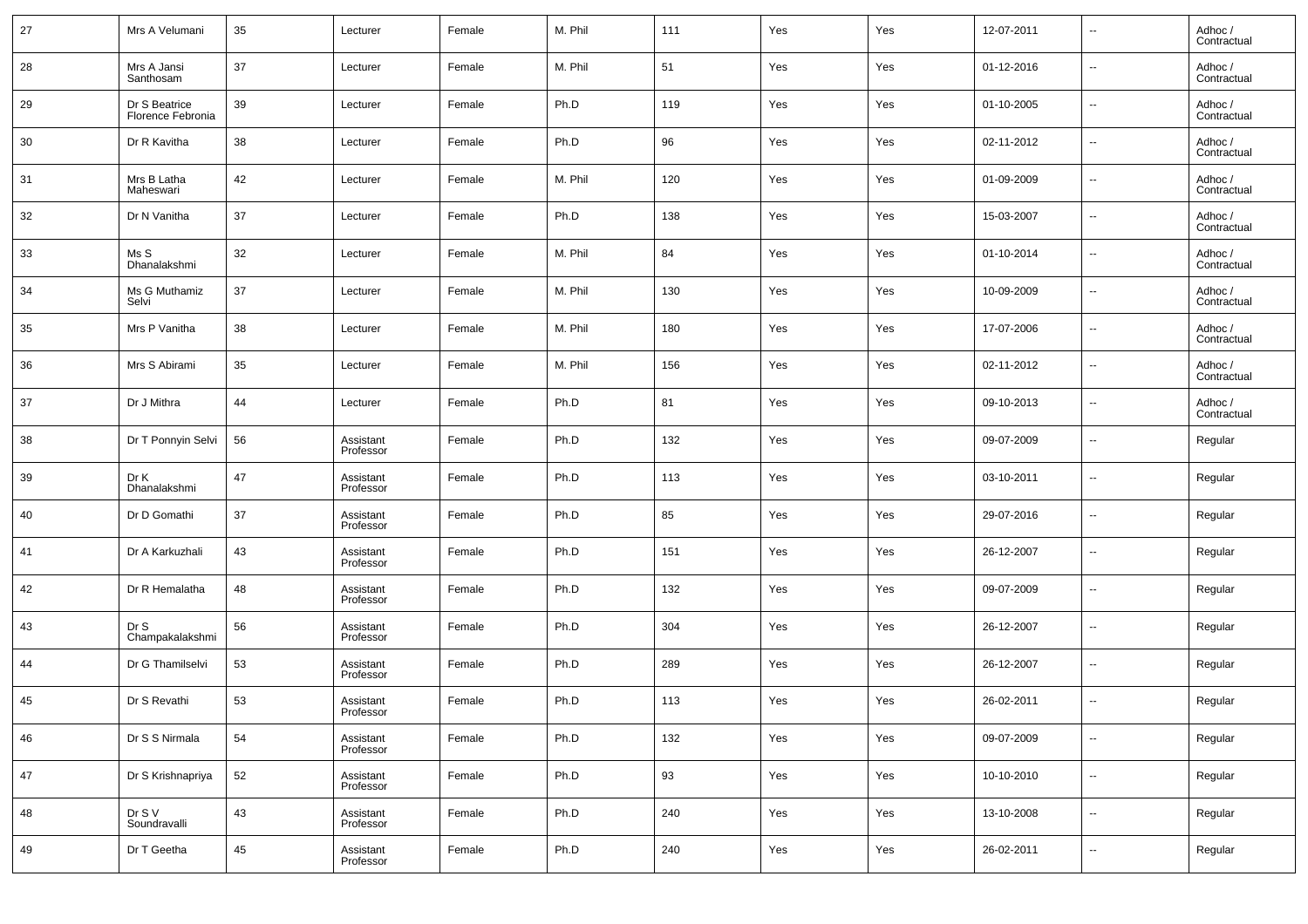| 50 | Dr V Vinoba                   | 56 | Assistant<br>Professor                              | Female | Ph.D       | 240 | Yes | Yes | 26-12-2007 | $\sim$                   | Regular                |
|----|-------------------------------|----|-----------------------------------------------------|--------|------------|-----|-----|-----|------------|--------------------------|------------------------|
| 51 | Santhal R                     | 58 | Associate<br>Professor                              | Female | M. Phil    | 402 | Yes | No  | 04-01-1993 | 31-05-2020               | Regular                |
| 52 | Thiruvalluvar<br>Aravazhiaman | 58 | Dean / Principal /<br>Director / Vice<br>Chancellor | Male   | Ph.D       | 424 | Yes | No  | 01-08-2017 | 31-05-2020               | Regular                |
| 53 | Mrs V Kayalvizhy              | 41 | Assistant<br>Professor                              | Female | <b>NET</b> | 181 | Yes | Yes | 27-11-2011 | $\overline{\phantom{a}}$ | Regular                |
| 54 | Mrs N Karthika                | 38 | Assistant<br>Professor                              | Female | M. Phil    | 142 | Yes | Yes | 01-07-2009 | $\overline{\phantom{a}}$ | Regular                |
| 55 | Dr D Malarvizhi               | 48 | Associate<br>Professor                              | Female | Ph.D       | 288 | Yes | Yes | 21-06-2002 | $\overline{\phantom{a}}$ | Regular                |
| 56 | Dr C Chitradevi               | 58 | Associate<br>Professor                              | Female | Ph.D       | 288 | Yes | Yes | 13-08-2012 | $\overline{\phantom{a}}$ | Regular                |
| 57 | Dr N Chandrakala              | 49 | Assistant<br>Professor                              | Female | Ph.D       | 275 | Yes | Yes | 26-12-2007 | $\overline{\phantom{a}}$ | Regular                |
| 58 | Dr J Vaidehi                  | 51 | Associate<br>Professor                              | Female | Ph.D       | 233 | Yes | Yes | 03-02-2016 | $\overline{\phantom{a}}$ | Other                  |
| 59 | Dr D Ulagammal                | 50 | Lecturer                                            | Female | Ph.D       | 288 | Yes | Yes | 03-07-1996 | $\overline{\phantom{a}}$ | Adhoc /<br>Contractual |
| 60 | Dr P Akila                    | 35 | Lecturer                                            | Female | Ph.D       | 144 | Yes | Yes | 09-07-2009 | $\overline{\phantom{a}}$ | Adhoc /<br>Contractual |
| 61 | Dr R Rajeswari                | 48 | Lecturer                                            | Female | Ph.D       | 270 | Yes | Yes | 02-07-1996 | $\overline{\phantom{a}}$ | Adhoc /<br>Contractual |
| 62 | Dr M Kayalvizhi               | 37 | Lecturer                                            | Female | Ph.D       | 122 | Yes | Yes | 14-09-2009 | $\overline{\phantom{a}}$ | Adhoc /<br>Contractual |
| 63 | Mrs M Suganthi                | 40 | Lecturer                                            | Female | M. Phil    | 97  | Yes | Yes | 18-06-2012 | $\overline{\phantom{a}}$ | Adhoc /<br>Contractual |
| 64 | Mrs D S Vasanthi              | 35 | Lecturer                                            | Female | M. Phil    | 78  | Yes | Yes | 25-01-2014 | $\overline{\phantom{a}}$ | Adhoc /<br>Contractual |
| 65 | N Radhika                     | 34 | Lecturer                                            | Female | M. Phil    | 113 | Yes | Yes | 15-12-2009 | $\overline{\phantom{a}}$ | Adhoc /<br>Contractual |
| 66 | Mrs A Sudha                   | 36 | Lecturer                                            | Female | M. Phil    | 96  | Yes | Yes | 02-11-2012 | $\overline{\phantom{a}}$ | Adhoc /<br>Contractual |
| 67 | Dr N Baranipriya              | 36 | Lecturer                                            | Female | Ph.D       | 156 | Yes | Yes | 24-07-2008 | $\sim$                   | Adhoc /<br>Contractual |
| 68 | Ms U Ramya Devi               | 31 | Lecturer                                            | Female | M. Phil    | 108 | Yes | Yes | 12-07-2013 |                          | Adhoc /<br>Contractual |
| 69 | Ms J<br>Shanmugapriya         | 40 | Lecturer                                            | Female | M. Phil    | 103 | Yes | Yes | 16-08-2010 | $\overline{\phantom{a}}$ | Adhoc /<br>Contractual |
| 70 | Dr P Rexi                     | 39 | Lecturer                                            | Female | Ph.D       | 156 | Yes | Yes | 01-08-2008 | $\overline{\phantom{a}}$ | Adhoc /<br>Contractual |
| 71 | Dr P Sujatha                  | 37 | Lecturer                                            | Female | Ph.D       | 48  | Yes | Yes | 20-07-2016 | $\overline{\phantom{a}}$ | Adhoc /<br>Contractual |
| 72 | Mrs D Shanthi                 | 37 | Lecturer                                            | Female | M. Phil    | 84  | Yes | Yes | 07-08-2015 | $\overline{\phantom{a}}$ | Adhoc /<br>Contractual |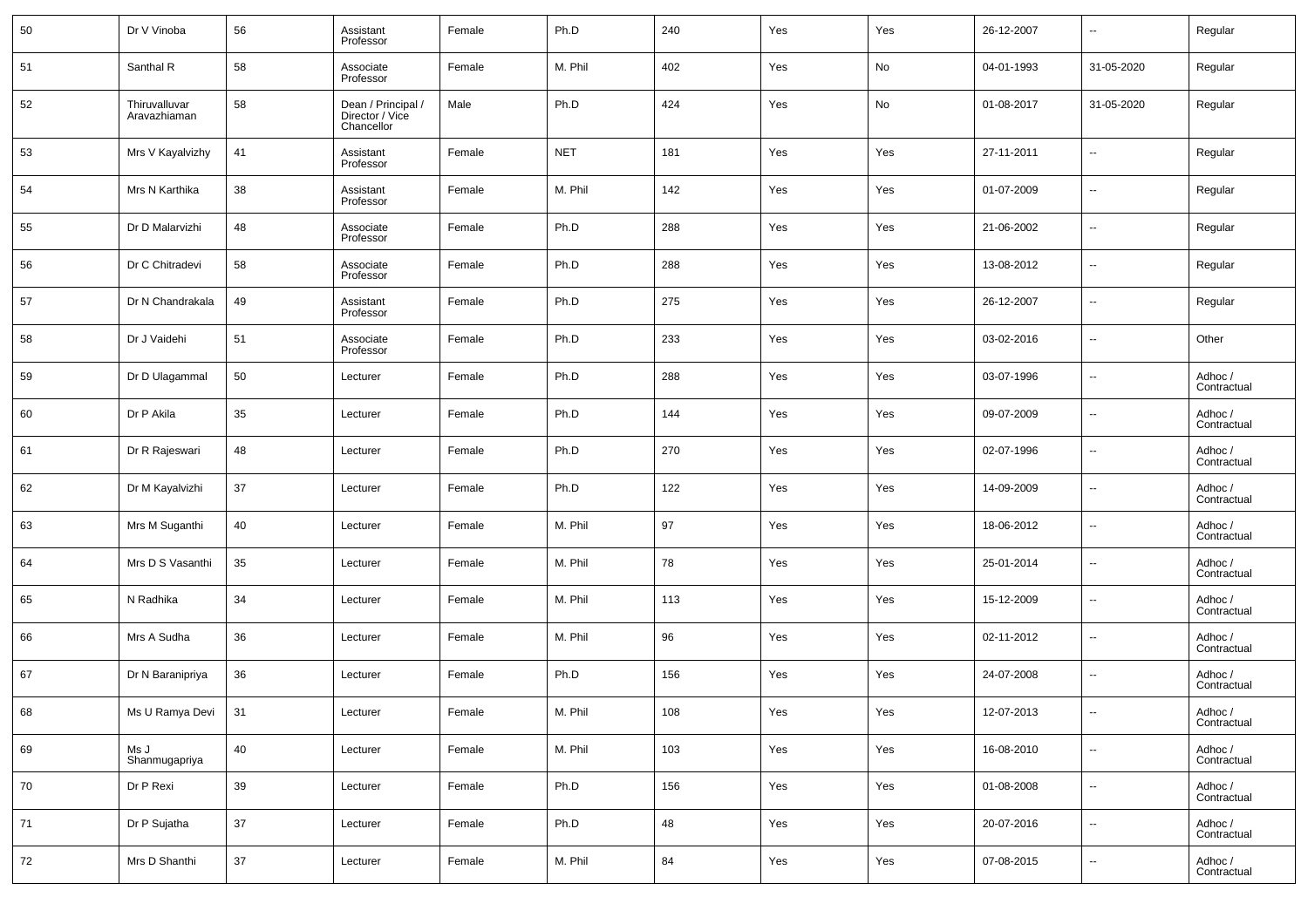| 73 | Dr G Hemalatha                 | 49 | Assistant<br>Professor | Female | Ph.D    | 113 | Yes | Yes | 26-02-2011 | --                       | Regular                |
|----|--------------------------------|----|------------------------|--------|---------|-----|-----|-----|------------|--------------------------|------------------------|
| 74 | Dr M Radha                     | 40 | Assistant<br>Professor | Female | Ph.D    | 113 | Yes | Yes | 29-07-2016 | --                       | Regular                |
| 75 | Dr P Vembarasi                 | 58 | Associate<br>Professor | Female | Ph.D    | 260 | Yes | Yes | 04-07-2000 | --                       | Regular                |
| 76 | Dr S Vaijayanthi<br>Mala       | 54 | Assistant<br>Professor | Female | Ph.D    | 301 | Yes | Yes | 26-12-2007 | $\sim$                   | Regular                |
| 77 | P Revathi                      | 43 | Assistant<br>Professor | Female | M. Phil | 141 | Yes | Yes | 01-07-2009 | --                       | Regular                |
| 78 | Dr S Periyanayaki              | 47 | Assistant<br>Professor | Female | Ph.D    | 132 | Yes | Yes | 14-07-2010 | $\sim$                   | Regular                |
| 79 | Dr V Amutha                    | 48 | Assistant<br>Professor | Female | Ph.D    | 137 | Yes | Yes | 01-08-2016 | --                       | Regular                |
| 80 | Dr J Maria<br>Monaliza Burgess | 44 | Assistant<br>Professor | Female | Ph.D    | 151 | Yes | Yes | 26-12-2017 | --                       | Regular                |
| 81 | Mrs V Kavitha                  | 47 | Assistant<br>Professor | Female | M. Phil | 132 | Yes | Yes | 09-07-2009 | --                       | Regular                |
| 82 | Mrs S Mercy<br>Lourdes Latitia | 45 | Assistant<br>Professor | Female | M. Phil | 112 | Yes | Yes | 04-03-2011 | --                       | Regular                |
| 83 | Dr J Pragannayaki              | 47 | Assistant<br>Professor | Female | Ph.D    | 264 | Yes | Yes | 27-07-2015 | --                       | Regular                |
| 84 | Dr L Sathish<br>Kumar          | 44 | Assistant<br>Professor | Male   | Ph.D    | 240 | Yes | Yes | 16-06-2017 | $\sim$                   | Other                  |
| 85 | Dr M Anusuya                   | 42 | Assistant<br>Professor | Female | Ph.D    | 141 | Yes | Yes | 13-10-2008 | --                       | Regular                |
| 86 | Dr M Lakshmi<br>Bala           | 47 | Assistant<br>Professor | Female | Ph.D    | 279 | Yes | Yes | 26-02-2011 | --                       | Regular                |
| 87 | Dr M Subathra                  | 41 | Assistant<br>Professor | Female | M. Phil | 142 | Yes | Yes | 13-10-2008 | --                       | Regular                |
| 88 | Dr K Subha                     | 44 | Assistant<br>Professor | Female | Ph.D    | 226 | Yes | Yes | 16-07-2010 | --                       | Regular                |
| 89 | Dr P Kavitha                   | 43 | Assistant<br>Professor | Female | Ph.D    | 222 | Yes | Yes | 16-10-2015 | --                       | Regular                |
| 90 | Dr V Latha                     | 44 | Assistant<br>Professor | Female | Ph.D    | 151 | Yes | Yes | 16-06-2009 | --                       | Regular                |
| 91 | Dr M Boominathan               | 43 | Assistant<br>Professor | Male   | Ph.D    | 60  | Yes | Yes | 16-06-2017 | --                       | Regular                |
| 92 | Dr K Suseela                   | 49 | Assistant<br>Professor | Female | Ph.D    | 250 | Yes | Yes | 21-07-2010 | $\sim$                   | Regular                |
| 93 | Dr S Thamilarasan              | 44 | Assistant<br>Professor | Male   | Ph.D    | 164 | Yes | Yes | 16-05-2017 | $\overline{\phantom{a}}$ | Other                  |
| 94 | Dr A R Nazar                   | 51 | Assistant<br>Professor | Female | Ph.D    | 191 | Yes | Yes | 16-05-2017 | $\sim$                   | Other                  |
| 95 | Dr T Vasuki                    | 53 | Lecturer               | Female | Ph.D    | 324 | Yes | Yes | 07-12-1993 | $\sim$                   | Adhoc /<br>Contractual |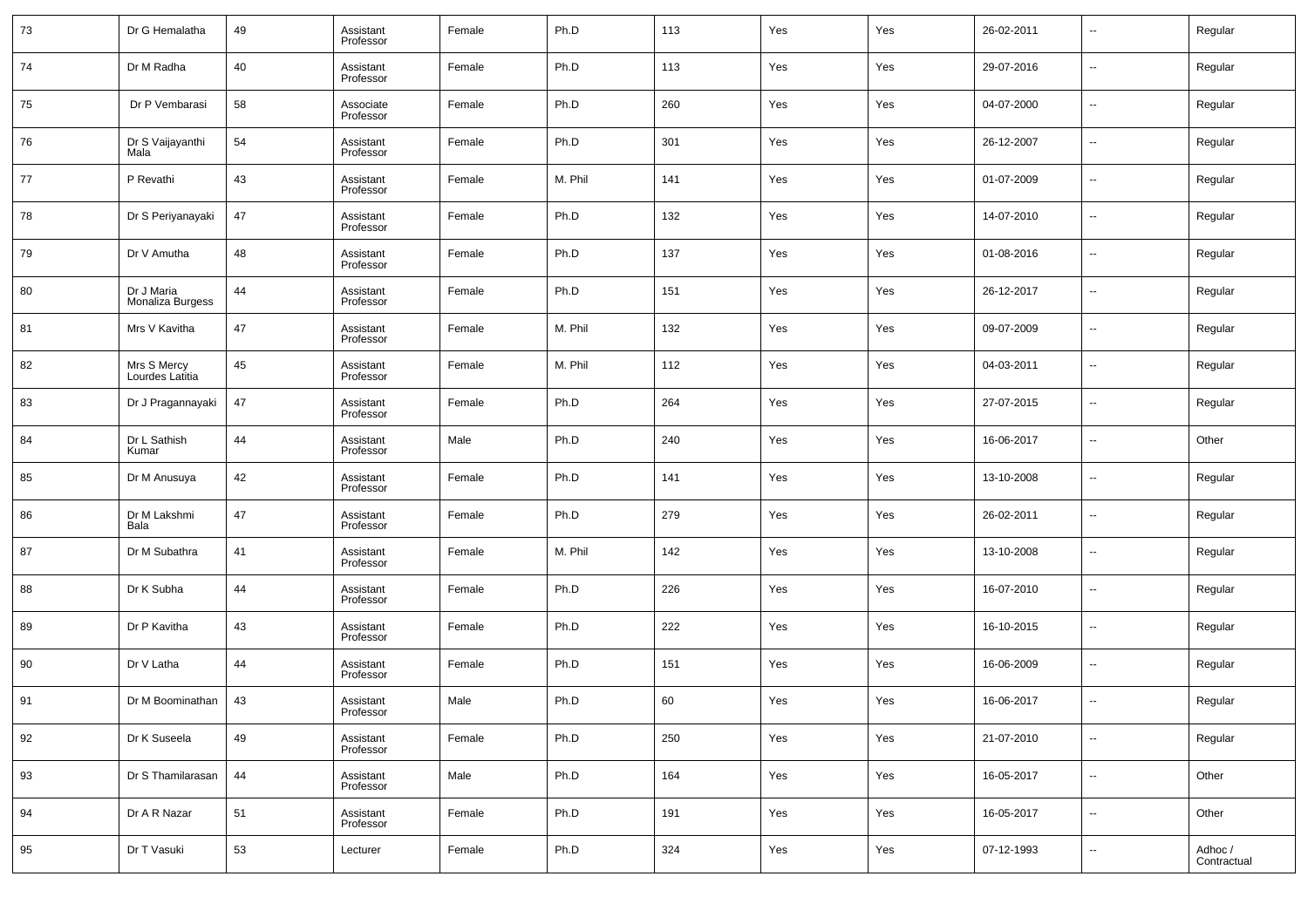| 96  | D Kowsalya                  | 38 | Lecturer               | Female | M. Phil | 144 | Yes | Yes | 09-07-2009 | $\overline{\phantom{a}}$ | Adhoc /<br>Contractual |
|-----|-----------------------------|----|------------------------|--------|---------|-----|-----|-----|------------|--------------------------|------------------------|
| 97  | Dr R Subashini              | 40 | Lecturer               | Female | Ph.D    | 134 | Yes | Yes | 28-07-2009 | $\overline{\phantom{a}}$ | Adhoc /<br>Contractual |
| 98  | Dr N Nisha Banu             | 34 | Lecturer               | Female | Ph.D    | 115 | Yes | Yes | 15-02-2010 | $\overline{\phantom{a}}$ | Adhoc /<br>Contractual |
| 99  | Mrs A Shalini<br>Krubha     | 34 | Lecturer               | Female | M. Phil | 92  | Yes | Yes | 02-11-2012 | $\overline{\phantom{a}}$ | Adhoc /<br>Contractual |
| 100 | Dr A Pauline<br>Fatima Mary | 39 | Lecturer               | Female | Ph.D    | 165 | Yes | Yes | 17-08-2004 | $\overline{\phantom{a}}$ | Adhoc /<br>Contractual |
| 101 | Dr N Meenu<br>Rajathi       | 39 | Lecturer               | Female | Ph.D    | 156 | Yes | Yes | 27-07-2009 | $\overline{\phantom{a}}$ | Adhoc /<br>Contractual |
| 102 | Ms M Lakshmi                | 34 | Lecturer               | Female | M. Phil | 96  | Yes | Yes | 20-06-2014 | $\overline{\phantom{a}}$ | Adhoc /<br>Contractual |
| 103 | Ms S Ramya                  | 35 | Lecturer               | Female | M. Phil | 130 | Yes | Yes | 09-09-2009 | $\overline{\phantom{a}}$ | Adhoc /<br>Contractual |
| 104 | Ms N Anuradha               | 35 | Lecturer               | Female | M. Phil | 103 | Yes | Yes | 16-08-2010 | $\overline{\phantom{a}}$ | Adhoc /<br>Contractual |
| 105 | Dr S Kanchana               | 37 | Lecturer               | Female | Ph.D    | 156 | Yes | Yes | 02-11-2012 | $\overline{\phantom{a}}$ | Adhoc /<br>Contractual |
| 106 | Dr J Punithavathi           | 43 | Lecturer               | Female | Ph.D    | 92  | Yes | Yes | 02-11-2012 | $\overline{\phantom{a}}$ | Adhoc /<br>Contractual |
| 107 | Ms R Manonmani              | 34 | Lecturer               | Female | M. Phil | 96  | Yes | Yes | 29-09-2010 | $\overline{\phantom{a}}$ | Adhoc /<br>Contractual |
| 108 | Dr D<br>Thamaraiselvi       | 43 | Lecturer               | Female | Ph.D    | 120 | Yes | Yes | 02-02-2009 | $\overline{\phantom{a}}$ | Adhoc /<br>Contractual |
| 109 | Dr S Sreekala               | 43 | Assistant<br>Professor | Female | Ph.D    | 151 | Yes | Yes | 26-12-2007 | $\overline{\phantom{a}}$ | Regular                |
| 110 | Dr A Meenakshi              | 48 | Assistant<br>Professor | Female | Ph.D    | 113 | Yes | Yes | 28-02-2011 | $\overline{\phantom{a}}$ | Regular                |
| 111 | Dr D Amutha                 | 45 | Assistant<br>Professor | Female | Ph.D    | 113 | Yes | Yes | 03-11-2015 | $\overline{\phantom{a}}$ | Regular                |
| 112 | Dravidarani<br>Rajarethinam | 58 | Associate<br>Professor | Female | Ph.D    | 287 | Yes | Yes | 30-08-1996 | $\overline{\phantom{a}}$ | Regular                |
| 113 | Dr T Hemalatha              | 44 | Assistant<br>Professor | Female | Ph.D    | 60  | Yes | Yes | 02-08-2016 | $\overline{\phantom{a}}$ | Regular                |
| 114 | Dr P<br>Thiravidamani       | 47 | Assistant<br>Professor | Female | Ph.D    | 132 | Yes | Yes | 14-10-2010 | $\overline{\phantom{a}}$ | Regular                |
| 115 | Dr R Ramapriya              | 49 | Assistant<br>Professor | Female | Ph.D    | 151 | Yes | Yes | 24-02-2011 | $\sim$                   | Regular                |
| 116 | Mohana J E                  | 44 | Assistant<br>Professor | Female | M. Phil | 141 | Yes | Yes | 13-10-2008 | $\overline{\phantom{a}}$ | Regular                |
| 117 | Dr P Muthamil<br>Thirumagal | 48 | Assistant<br>Professor | Female | Ph.D    | 252 | Yes | Yes | 13-10-2008 | $\overline{\phantom{a}}$ | Regular                |
| 118 | Dr J J Jeyakumari           | 49 | Assistant<br>Professor | Female | Ph.D    | 288 | Yes | Yes | 26-02-2011 | $\overline{\phantom{a}}$ | Regular                |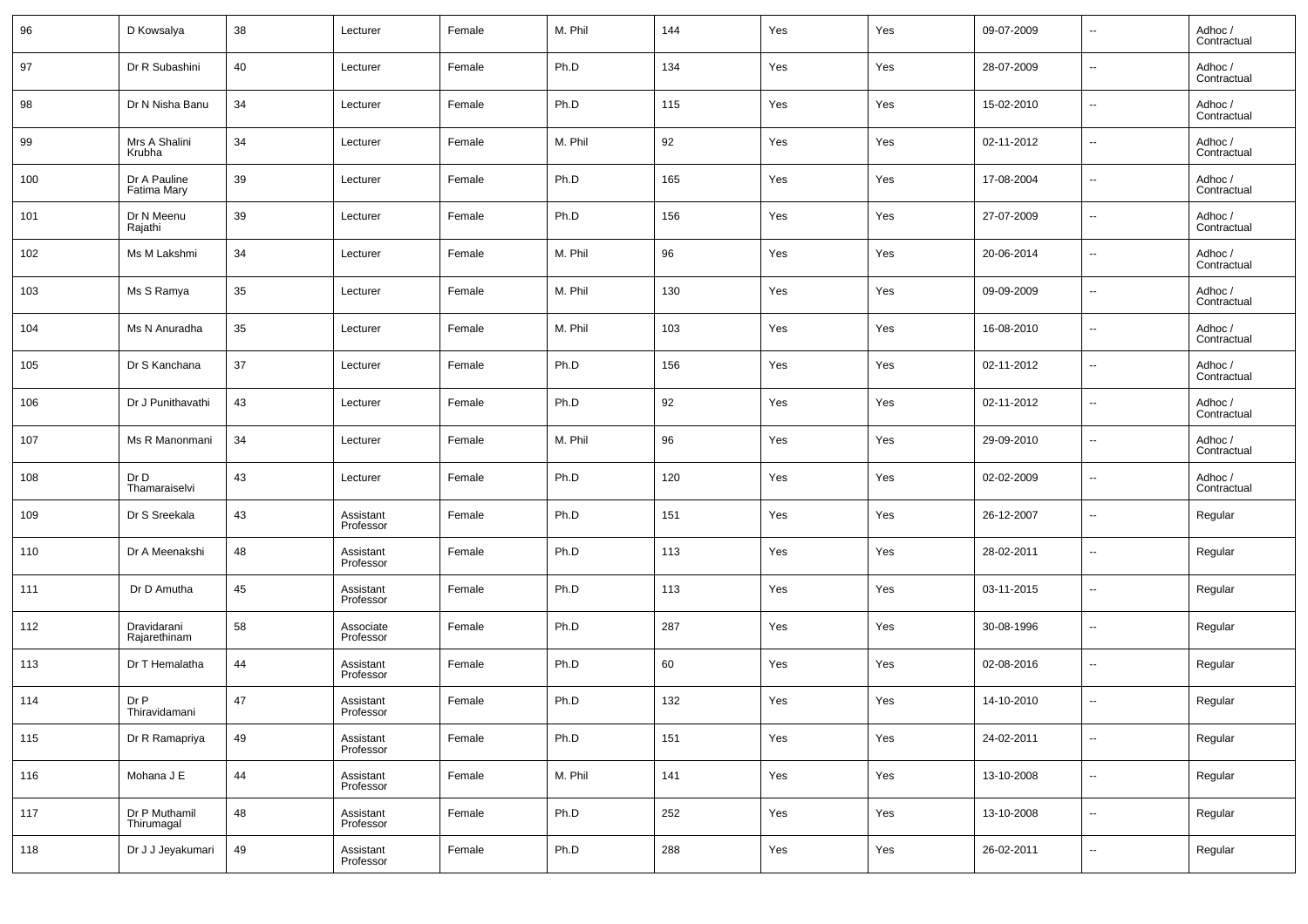| 119 | Mrs G Gomathi            | 46 | Assistant<br>Professor | Female | M. Phil | 151 | Yes | Yes | 01-03-2011 | $\overline{\phantom{a}}$ | Regular                |
|-----|--------------------------|----|------------------------|--------|---------|-----|-----|-----|------------|--------------------------|------------------------|
| 120 | Dr R Punithavathi        | 51 | Assistant<br>Professor | Female | Ph.D    | 263 | Yes | Yes | 03-10-2015 | $\overline{\phantom{a}}$ | Regular                |
| 121 | R Geetha                 | 38 | Assistant<br>Professor | Female | M. Phil | 141 | Yes | Yes | 08-07-2009 | $\overline{\phantom{a}}$ | Regular                |
| 122 | Dr G Vasuki              | 51 | Other                  | Female | Ph.D    | 287 | Yes | Yes | 28-08-1996 | $\overline{\phantom{a}}$ | Regular                |
| 123 | Mrs G Anuradha           | 42 | Assistant<br>Professor | Female | M. Phil | 216 | Yes | Yes | 01-07-2009 | $\overline{\phantom{a}}$ | Regular                |
| 124 | Dr R Sagaya Giri         | 45 | Assistant<br>Professor | Female | Ph.D    | 151 | Yes | Yes | 01-07-2008 | $\overline{\phantom{a}}$ | Regular                |
| 125 | Dr G Santhi              | 56 | Assistant<br>Professor | Female | Ph.D    | 151 | Yes | Yes | 26-12-2007 | $\overline{\phantom{a}}$ | Regular                |
| 126 | Dr A Maharunisa<br>Begam | 56 | Assistant<br>Professor | Female | Ph.D    | 240 | Yes | Yes | 01-10-2015 | $\overline{\phantom{a}}$ | Regular                |
| 127 | Dr S Manonmani           | 53 | Assistant<br>Professor | Female | Ph.D    | 166 | Yes | Yes | 16-05-2017 | $\overline{\phantom{a}}$ | Other                  |
| 128 | Dr P Thangamathi         | 43 | Assistant<br>Professor | Female | Ph.D    | 209 | Yes | Yes | 13-10-2008 | $\overline{\phantom{a}}$ | Regular                |
| 129 | Dr S Viveka              | 45 | Assistant<br>Professor | Female | Ph.D    | 180 | Yes | Yes | 29-07-2015 | $\overline{\phantom{a}}$ | Regular                |
| 130 | A Victoria Subha         | 42 | Lecturer               | Female | M. Phil | 168 | Yes | Yes | 15-09-2004 | $\overline{\phantom{a}}$ | Adhoc /<br>Contractual |
| 131 | K Punitha                | 42 | Lecturer               | Female | M. Phil | 156 | Yes | Yes | 01-08-2007 | $\overline{\phantom{a}}$ | Adhoc /<br>Contractual |
| 132 | Dr A Saraswathi          | 45 | Lecturer               | Female | Ph.D    | 88  | Yes | Yes | 07-08-2017 | $\overline{\phantom{a}}$ | Adhoc /<br>Contractual |
| 133 | Dr R Vidhya              | 40 | Lecturer               | Female | Ph.D    | 175 | Yes | Yes | 03-10-2008 | $\overline{\phantom{a}}$ | Adhoc /<br>Contractual |
| 134 | Mrs V P Akila            | 38 | Lecturer               | Female | M. Phil | 122 | Yes | Yes | 11-09-2009 | $\overline{\phantom{a}}$ | Adhoc /<br>Contractual |
| 135 | Mrs K Saritha            | 33 | Lecturer               | Female | M. Phil | 82  | Yes | Yes | 25-09-2013 | $\overline{\phantom{a}}$ | Adhoc /<br>Contractual |
| 136 | Dr N Geetha              | 37 | Lecturer               | Female | Ph.D    | 48  | Yes | Yes | 05-08-2016 | $\overline{\phantom{a}}$ | Adhoc /<br>Contractual |
| 137 | Dr E Hema                | 39 | Lecturer               | Female | Ph.D    | 96  | Yes | Yes | 02-11-2012 | $\overline{\phantom{a}}$ | Adhoc /<br>Contractual |
| 138 | Mrs S Karthika           | 30 | Lecturer               | Female | M. Phil | 84  | Yes | Yes | 20-06-2013 | ۰.                       | Adhoc /<br>Contractual |
| 139 | Dr R Renukadevi          | 44 | Lecturer               | Female | Ph.D    | 132 | Yes | Yes | 30-08-2010 | ۰.                       | Adhoc /<br>Contractual |
| 140 | Dr M Goperundevi         | 32 | Lecturer               | Female | Ph.D    | 64  | Yes | Yes | 22-12-2011 | $\overline{\phantom{a}}$ | Adhoc /<br>Contractual |
| 141 | Mrs N Baby Kala          | 38 | Lecturer               | Female | M. Phil | 192 | Yes | Yes | 04-08-2004 | $\overline{\phantom{a}}$ | Adhoc /<br>Contractual |
| 142 | Ms N Subha               | 38 | Lecturer               | Female | M. Phil | 164 | Yes | Yes | 20-06-2005 | $\overline{\phantom{a}}$ | Adhoc /<br>Contractual |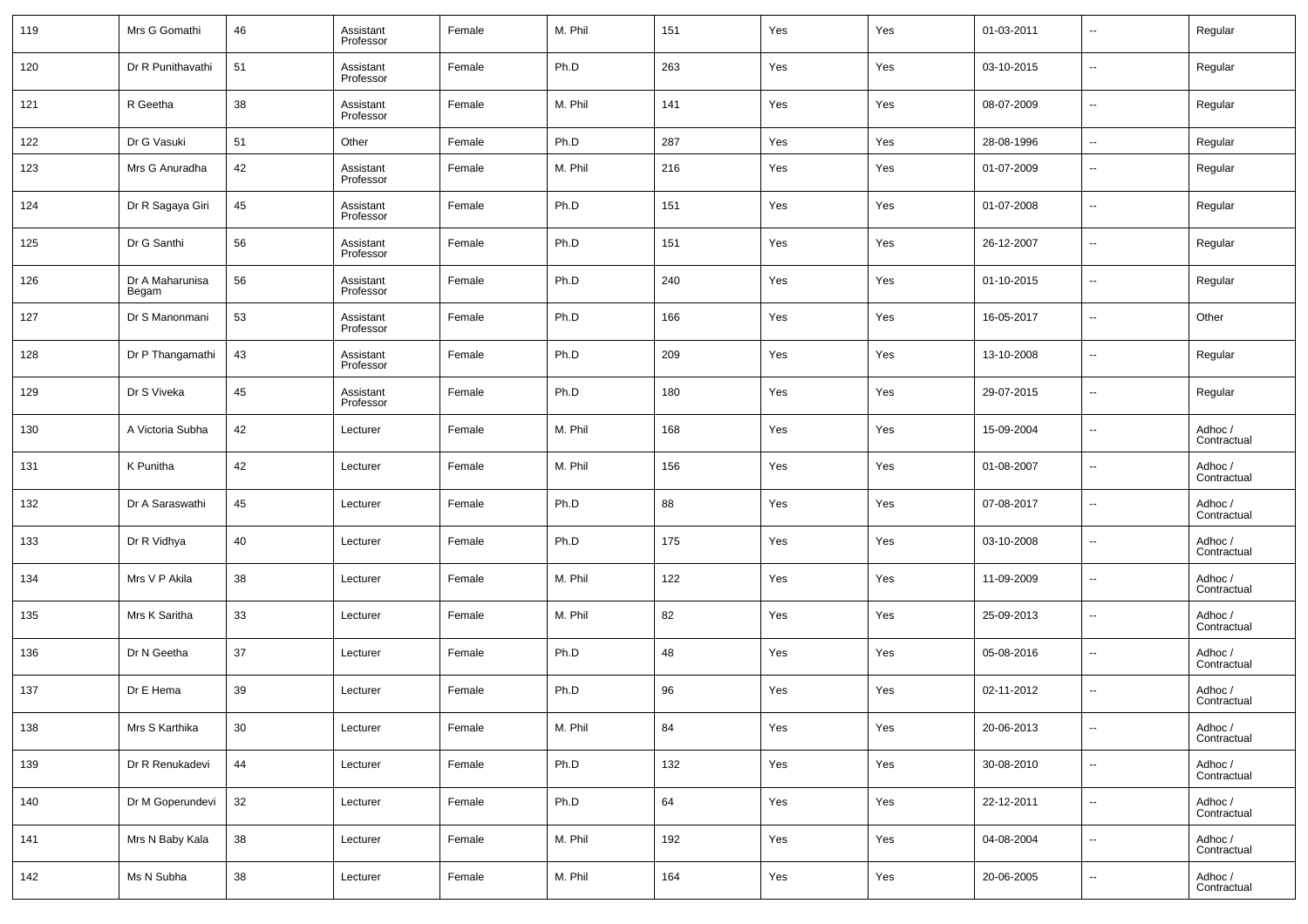| 143 | Ms K Sharmila          | 37 | Lecturer               | Female | M. Phil | 130 | Yes | Yes | 10-09-2009 | $\overline{\phantom{a}}$ | Adhoc /<br>Contractual |
|-----|------------------------|----|------------------------|--------|---------|-----|-----|-----|------------|--------------------------|------------------------|
| 144 | Ms M<br>Vijayalakshmi  | 44 | Lecturer               | Female | M. Phil | 180 | Yes | Yes | 18-06-2005 | $\overline{\phantom{a}}$ | Adhoc /<br>Contractual |
| 145 | Dr S Indra             | 40 | Lecturer               | Female | Ph.D    | 180 | Yes | Yes | 16-09-2002 | $\overline{\phantom{a}}$ | Adhoc /<br>Contractual |
| 146 | Mrs J Kamala           | 40 | Lecturer               | Female | M. Phil | 156 | Yes | Yes | 21-07-2008 | $\overline{\phantom{a}}$ | Adhoc /<br>Contractual |
| 147 | SENTHILVELAN           | 44 | Assistant<br>Professor | Male   | M. Phil | 132 | Yes | Yes | 14-09-2018 | $\overline{\phantom{a}}$ | Regular                |
| 148 | Dr K Banukumar         | 45 | Assistant<br>Professor | Male   | Ph.D    | 156 | Yes | Yes | 14-09-2018 | $\overline{\phantom{a}}$ | Regular                |
| 149 | Dr J Arunadevi         | 51 | Assistant<br>Professor | Female | Ph.D    | 60  | Yes | Yes | 27-07-2015 | $\overline{\phantom{a}}$ | Regular                |
| 150 | Dr Ira<br>Thamizadiyan | 48 | Assistant<br>Professor | Male   | Ph.D    | 254 | Yes | Yes | 10-06-2017 | $\overline{\phantom{a}}$ | Regular                |
| 151 | Dr S Lillynesam        | 44 | Lecturer               | Female | Ph.D    | 60  | Yes | Yes | 10-08-2006 | $\overline{\phantom{a}}$ | Adhoc /<br>Contractual |
| 152 | Dr D Anuratha          | 50 | Assistant<br>Professor | Female | Ph.D    | 199 | Yes | Yes | 26-12-2007 | $\overline{\phantom{a}}$ | Regular                |
| 153 | Dr C Selvarani         | 45 | Assistant<br>Professor | Female | Ph.D    | 139 | Yes | Yes | 19-06-2018 | $\overline{\phantom{a}}$ | Other                  |
| 154 | Dr S Kavitha           | 45 | Assistant<br>Professor | Female | Ph.D    | 168 | Yes | Yes | 22-02-2019 | $\overline{\phantom{a}}$ | Other                  |
| 155 | Dr S Jeevitha          | 37 | Lecturer               | Female | Ph.D    | 108 | Yes | Yes | 02-07-2007 | $\overline{\phantom{a}}$ | Adhoc /<br>Contractual |
| 156 | Mr A Thirumalai<br>Raj | 41 | Assistant<br>Professor | Male   | M. Phil | 155 | Yes | Yes | 08-02-2018 | $\overline{\phantom{a}}$ | Other                  |
| 157 | Mr V Chezhiyan         | 44 | Assistant<br>Professor | Male   | M. Phil | 213 | Yes | Yes | 19-02-2019 | $\overline{\phantom{a}}$ | Other                  |
| 158 | Dr S RAMYA             | 44 | Assistant<br>Professor | Female | Ph.D    | 132 | Yes | Yes | 09-07-2009 | $\overline{\phantom{a}}$ | Regular                |
| 159 | Dr K Rajamani          | 35 | Lecturer               | Female | Ph.D    | 96  | Yes | Yes | 02-11-2012 | $\overline{\phantom{a}}$ | Adhoc /<br>Contractual |
| 160 | Mrs N Kavikala         | 34 | Lecturer               | Female | M. Phil | 93  | Yes | Yes | 03-12-2012 | $\overline{\phantom{a}}$ | Adhoc /<br>Contractual |
| 161 | Mrs D Madhavi          | 37 | Lecturer               | Female | M. Phil | 54  | Yes | Yes | 25-11-2015 | $\overline{\phantom{a}}$ | Adhoc /<br>Contractual |
| 162 | Dr S Gandhimathi       | 36 | Lecturer               | Female | Ph.D    | 59  | Yes | Yes | 22-09-2015 | $\overline{\phantom{a}}$ | Adhoc /<br>Contractual |
| 163 | Dr K Tamilselvi        | 37 | Lecturer               | Female | Ph.D    | 107 | Yes | Yes | 03-10-2008 | $\overline{\phantom{a}}$ | Adhoc /<br>Contractual |
| 164 | Dr P Serfoji           | 41 | Assistant<br>Professor | Male   | Ph.D    | 113 | Yes | Yes | 19-09-2018 | $\overline{\phantom{a}}$ | Regular                |
| 165 | Dr S Manivannan        | 45 | Associate<br>Professor | Male   | Ph.D    | 187 | Yes | Yes | 11-06-2018 | ۰.                       | Other                  |